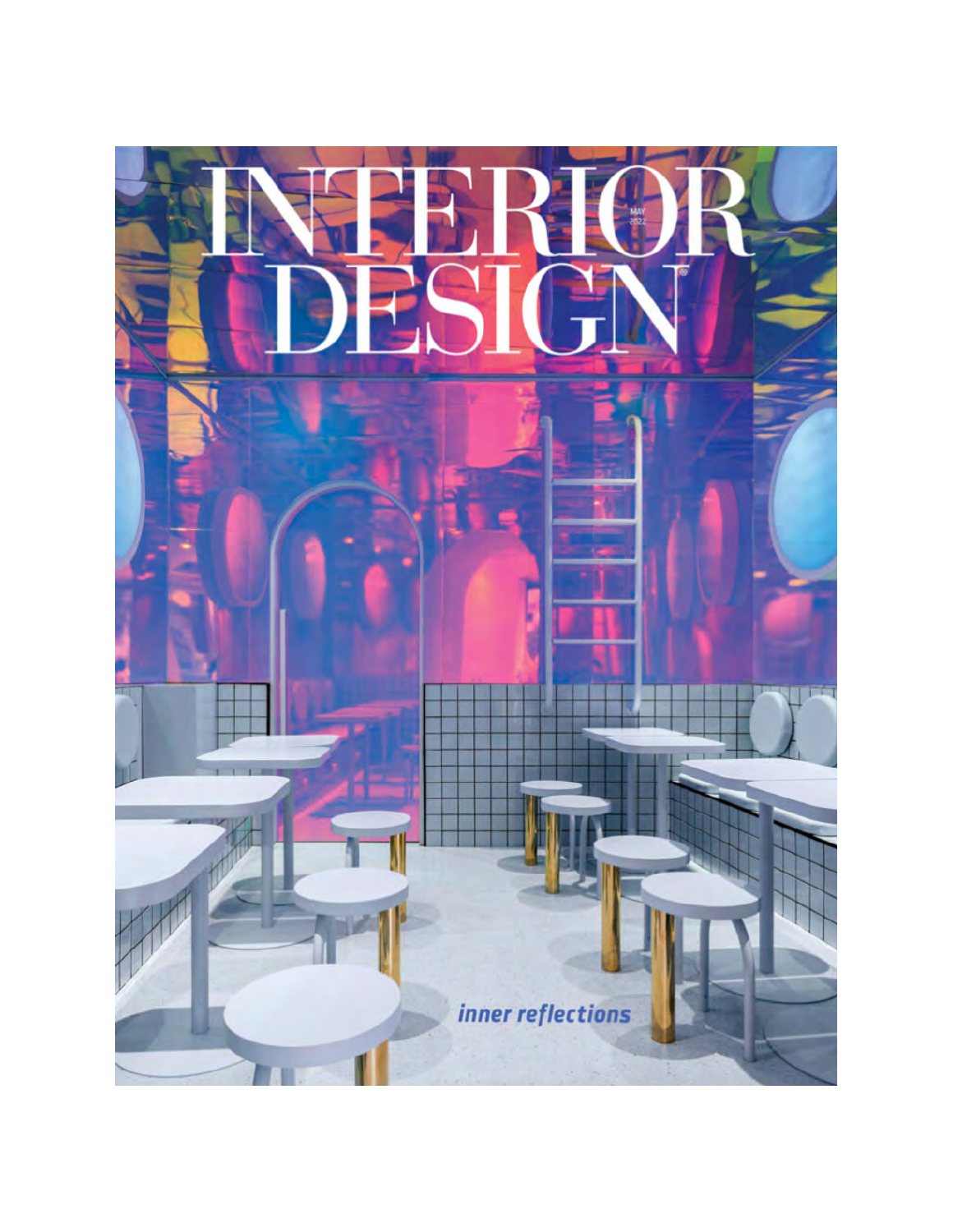*With the Proper downtown hotel, a hospitality landmark has emerged, thanks to a cast of local artists and artisans led by Angeleno firms Kelly Wearstler and Omgivning*



## **L.A. Story** *text: edie cohen photography: the ingalls*

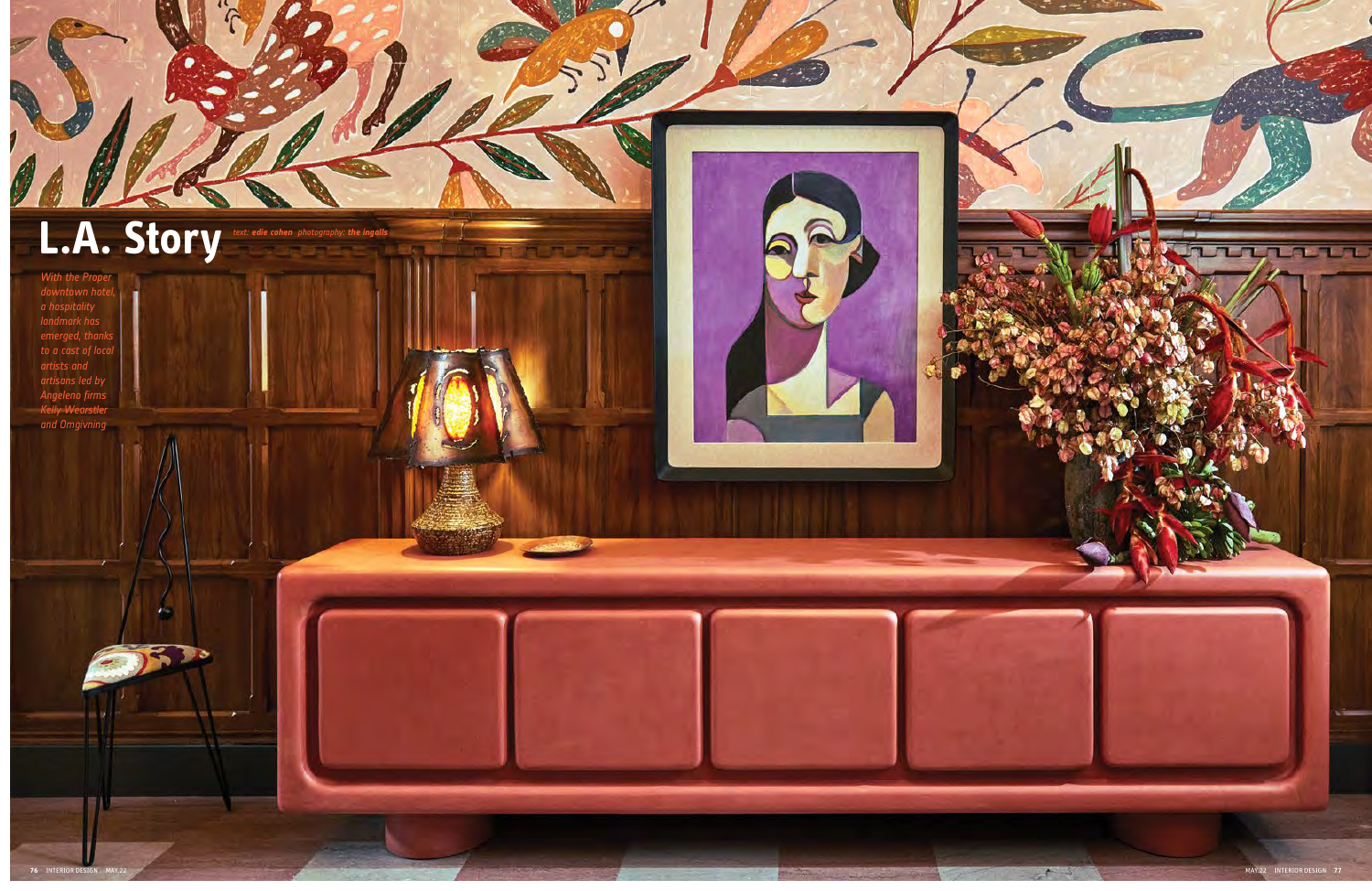## **The fourth in the quartet,**

the Downtown L.A. Proper is Kelly Wearstler's most complex and layered hotel for the brand yet. "Since the 13-story building is historic, it was important to keep its integrity, its original and odd architectural details," the acclaimed designer begins. That includes an existing basketball court on the sixth floor and an indoor pool on the seventh. (More on those later.) The interiors of the four-year project, a standout on the city's<br>gentrifying Broadway corridor, are a multicultural visual feast, a mashup of everything Wearstler is known for and loves: color



and pattern; vintage finds mixed with custom pieces; art, both sourced and commissioned; and tiles galore, some 100 different types. Equally rich is the structure's backstory leading to its Historic-Cultural Monument designation.

Designed by Curlett & Beelman, the California Renais sance Revival building was completed in 1926 as the Commercial Club, a private Old Hollywood–style entity that counted Cecil B. DeMille among its members. In the '40's and '50's, it transitioned into a hotel, before becoming a 126-room YWCA in 1965. When Wearstler and col laborating architecture firm Omgivning took it on, it had been vacant for 10 years.

For Wearstler, initial inspiration came from another landmark, the Herald Examiner building across the street, built by architect Julia Morgan for William Randolph Hearst in 1913. "I was looking out the window and seeing the iconic structure, with its tile motifs at the top," she recalls. "The Proper Hospitality brand is about being fiercely local." But she went farther afield, too. The bas-relief on the Curlett & Beelman facade shows Spanish, Mexican, and Native American references. All these influences, interpreted with poetic license, now pervade the 115,000- square-foot interior of the Downtown L.A. Proper. They are visible right at the entry. Wearstler commis sioned two area artists to make it a showstopping set ting. Painter Abel Macias, whose playful and bold color aesthetic draws upon his Mexican heritage, spent nearly two months on scaffolding covering the walls and the

Omgivning is an L.A. firm specializing in adaptive reuse, its founder and principal Karin Liljegren naming the firm after the Swedish word that roughly translates to "the way a space feels," she says. "Considering its immense scale, the Proper was a creative and space-planning chal lenge that utilized every square inch of the building," Omgivning director of hospitality projects Morgan Sykes Jaybush states. "Even with the massiveness of the project,



*Previous spread: In the lobby at the Downtown L.A. Proper, a hotel inside a 1926 building restored by Omgivning with interiors by Kelly Wearstler, the red gumwood millwork is original and the painting circa 1930's but Wearstler's Colina credenza with a cinnabar plaster finish is new.* 

*Top, from left: A stained-glass partition by Judson Studios marks the entry to Caldo Verde, the restaurant off the lobby. The landmarked limestone and terra-cotta facade incorporates an arched entrance framed with bas-relief, which influenced the design of the hotel's interiors. Bottom: Elevators have also retained their original arched frameworks.* 

*Opposite: Anchored by existing marble flooring, reception is composed of a desk by Morgan Peck and a mural by Abel Macias, both local artists.* 



we took special care with the details, salvaging as many original pieces as possible, from brass door hardware with Commercial Club initials to ornate Babylonian-style plaster

corbels."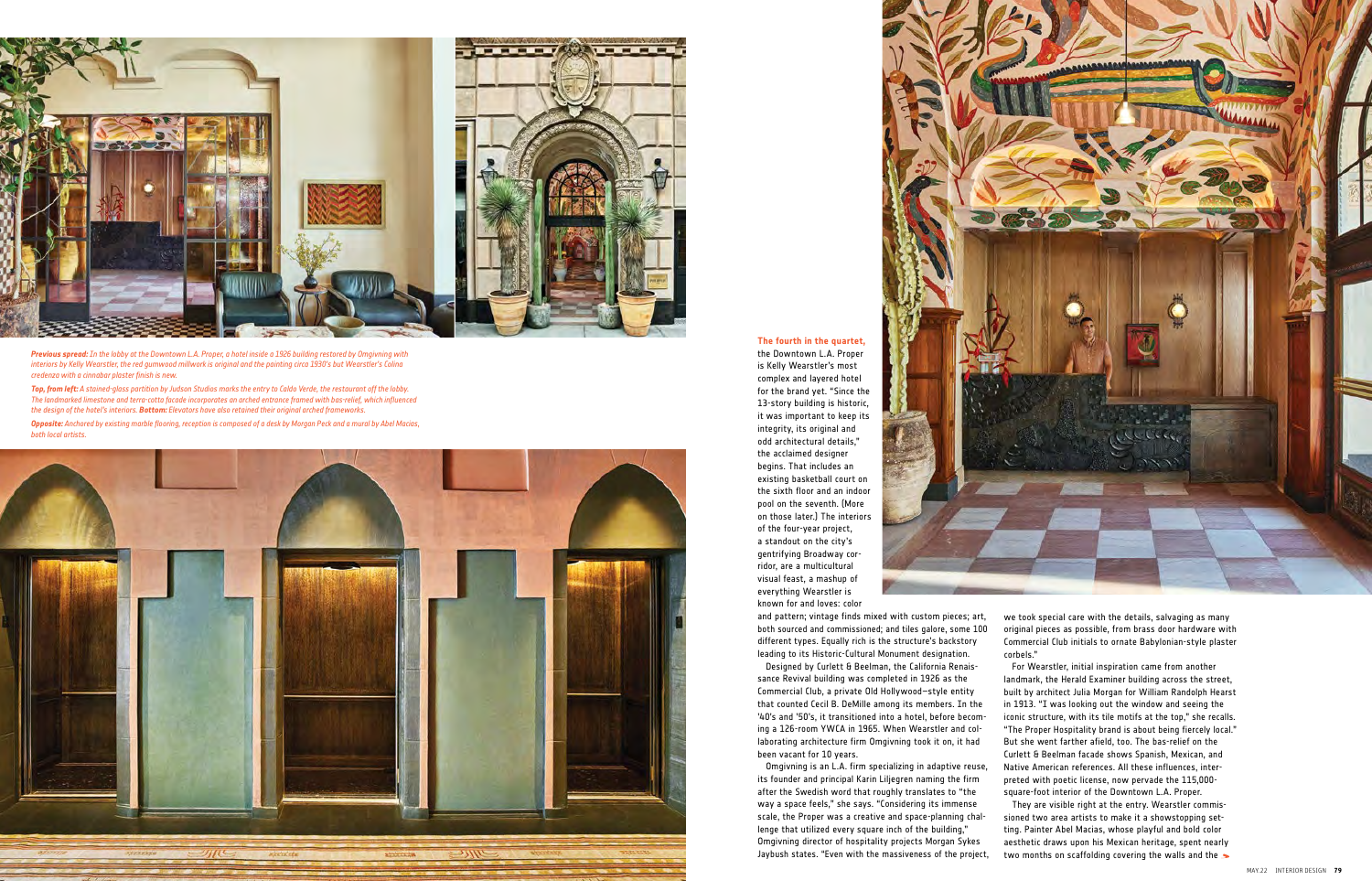heavy on ocher and dusty-rose tones that Wearstler would adopt as the hotel's pervasive signature colors. One section of the installation is anchored by a mysterious ebony form: It's the reception desk fashioned from textured clay tiles by ceramicist Morgan Peck. Elsewhere in the lobby is original millwork restored by Omgivning, furniture by Wearstler's studio, and various vintage pieces, including a circa 1930's artwork with what the designer calls a "Cubist-Frida Kahlo feeling."



That includes the Proper Pool suite, a 2,800-square-foot extravaganza Wearstler and Omgivning built around the aforementioned indoor pool, now smack in the middle of  $\rightarrow$ 

visitors. It's accessed through a stained-glass partition by another L.A. artisan, Judson Studios. Once inside, there is the focal bar, which Wearstler and Omgivning conceived "to be like its own little building," framed in ribbed oak and tile, along with Mexican modernist, Moorish, and Portuguese design notes, to reflect the cuisine by James Beard Award–winning chef Suzanne Goin, who with restaurateur Caroline Styne are stars of the city's culinary landscape and oversee the project's F+B program. "While the hotel's design was inspired by the community, it is also very much for the community, for those familiar with the city and this wonderfully talented pair," Wearstler says of her first-time collaborators.

*This page: Behind Wearstler's Durant sofa and a vintage lamp in the Proper Basketball Court suite, so called because of the room's previous life when the property was a YWCA, are super-size squares and rectangles coated in textured paint.* 

*Opposite top, from left: Custom stools line the Caldo Verde bar, built of copper, granite, and ribbed oak that's been ebonized, cerused, and wire-brushed; floor tiles are also custom. A custom woven rug and a vintage painting enliven a corridor. Opposite bottom: The blocks emphasize the 18-foot height of the 1,400-square-foot court suite, which Wearstler furnished with a Victoria Morris side table flanked by vintage Peter Shire chairs.*